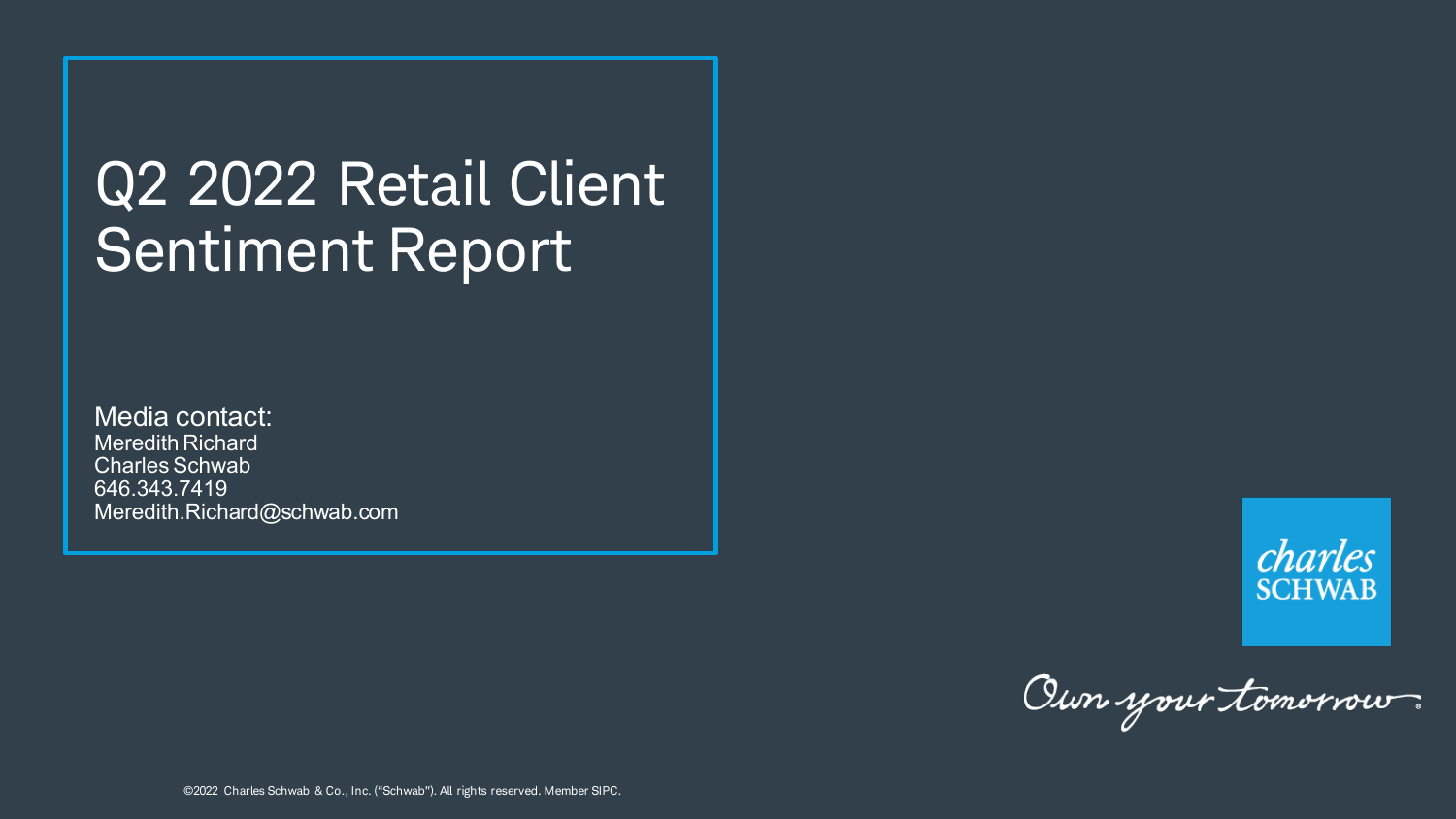### **Q2 2022 Executive Summary**

**More than half of investors are bearish amid inflation, the conflict in Ukraine, and ongoing market volatility. However, the majority of respondents say they won't alter the level of risk they will take in their investment portfolios in Q2.** 

#### **Key Q2 themes**

- More than half (57%) of respondents have a bearish outlook on the U.S. stock market for Q2 2022, an increase of 29% from the same time last year.
- Just over a quarter (26%) are bullish about the second quarter, down 28% from the same time last year.
- More than half (55%) of Schwab's retail clients report that they will make no change in the level of risk they will take in their investment portfolios in the next three months.
- Despite bearish sentiment, less than 10% of respondents say they will take money out of their investment portfolios in the next three months.
- Inflation is the top investing concern for clients in Q2, and most are worried about higher cost of living.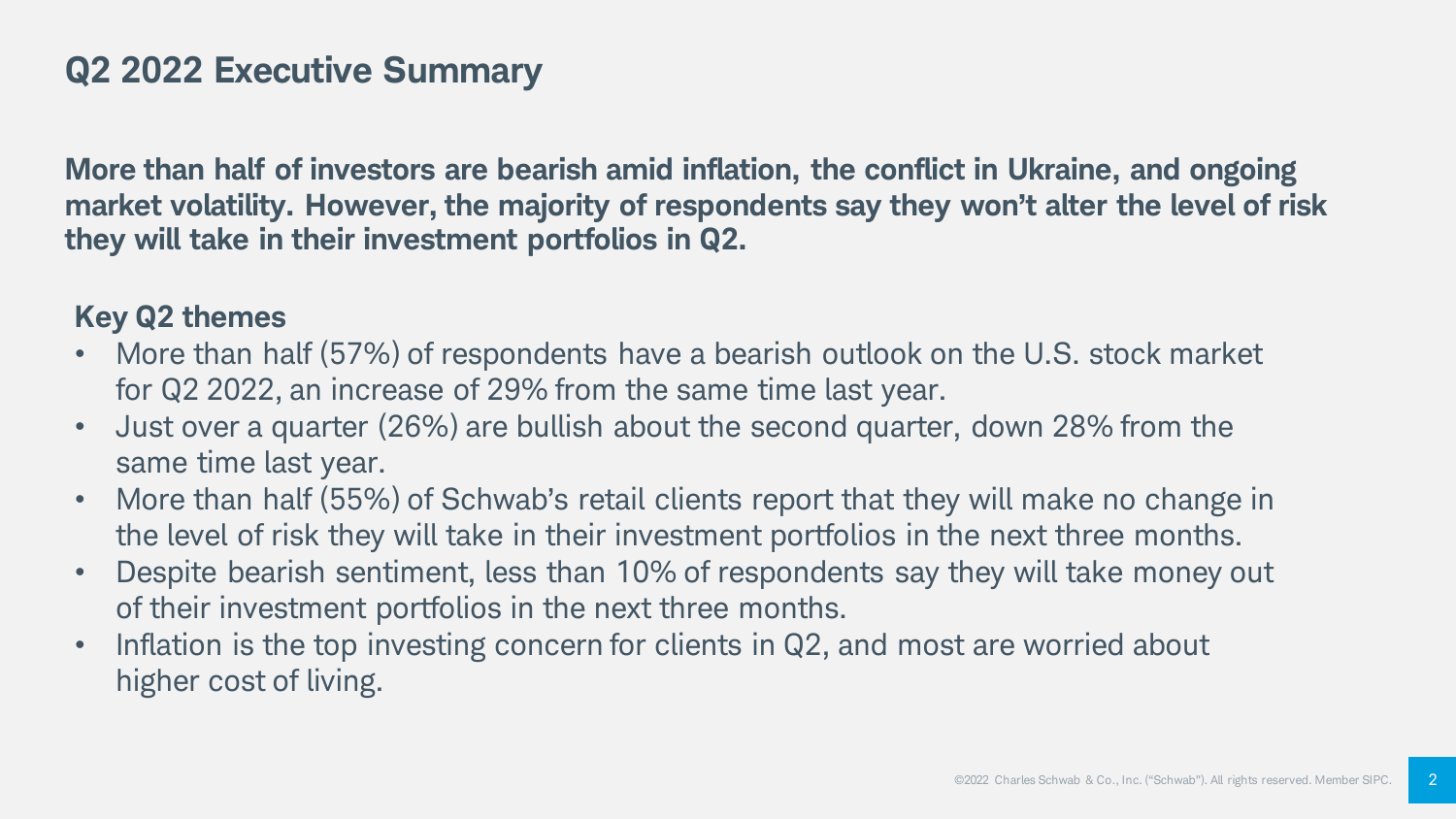### **More than half of retail investors have a bearish outlook on the U.S. stock market**

**Outlook For U.S. Stock Market**



Q6. Thinking about the next 3 months, which statement best describes your outlook for the U.S. stock market?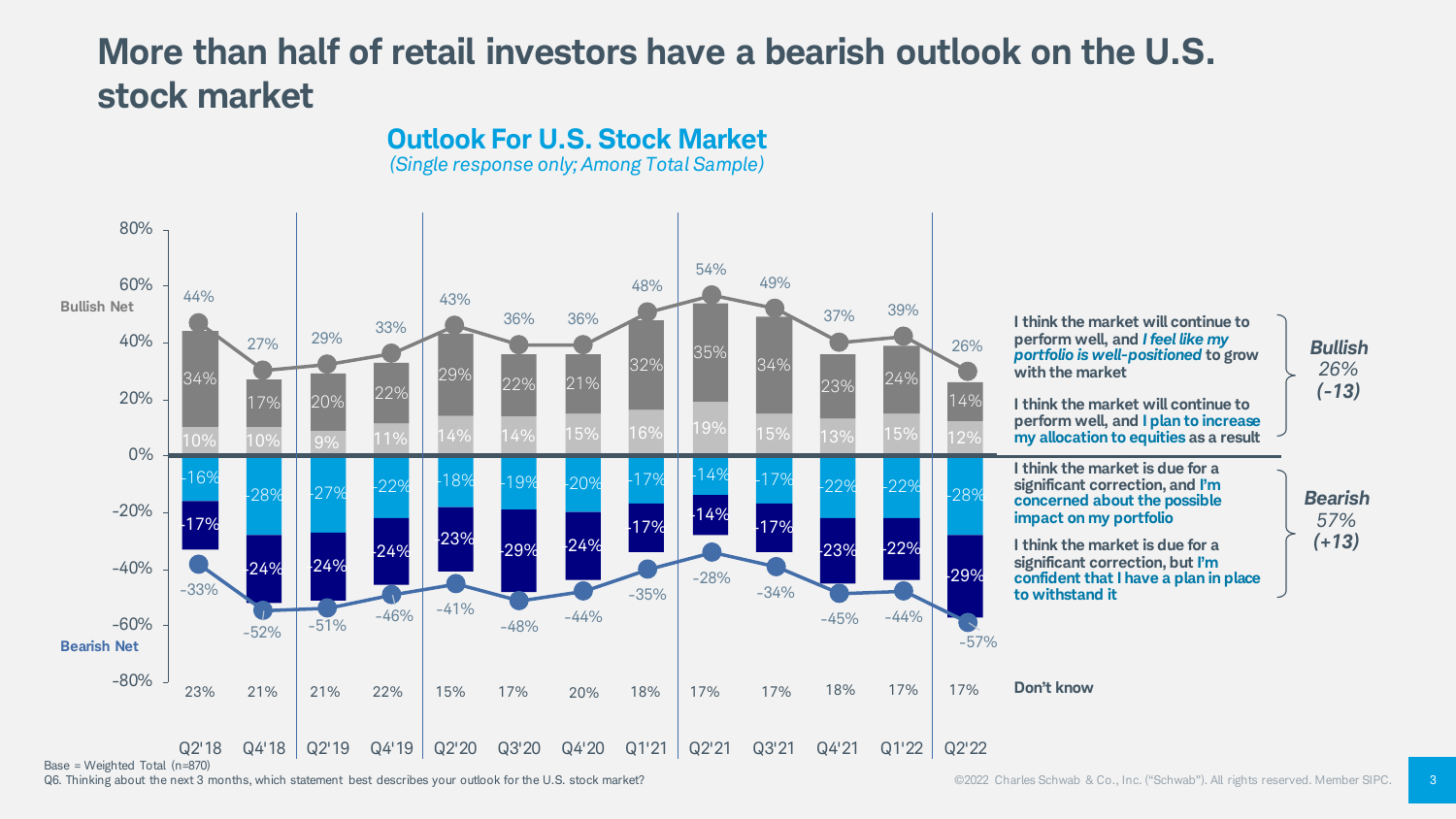#### **Younger investors remain the most bullish by a narrow margin**

**Outlook For U.S. Stock Market By Life Stage**

*(Single response only; Among Total Sample)*



I think the market will continue to perform well, and I feel like my portfolio is well-positioned to grow with the market.

I think the market will continue to perform well, and I plan to increase my allocation to equities as a result.

I think the market is due for a significant correction, and I'm concerned about the possible impact on my portfolio.

I think the market is due for a significant correction, but I'm confident that I have a plan to withstand it.

**Don't** *know*

Q6. Thinking about the next 3 months, which statement best describes your outlook for the U.S. stock market?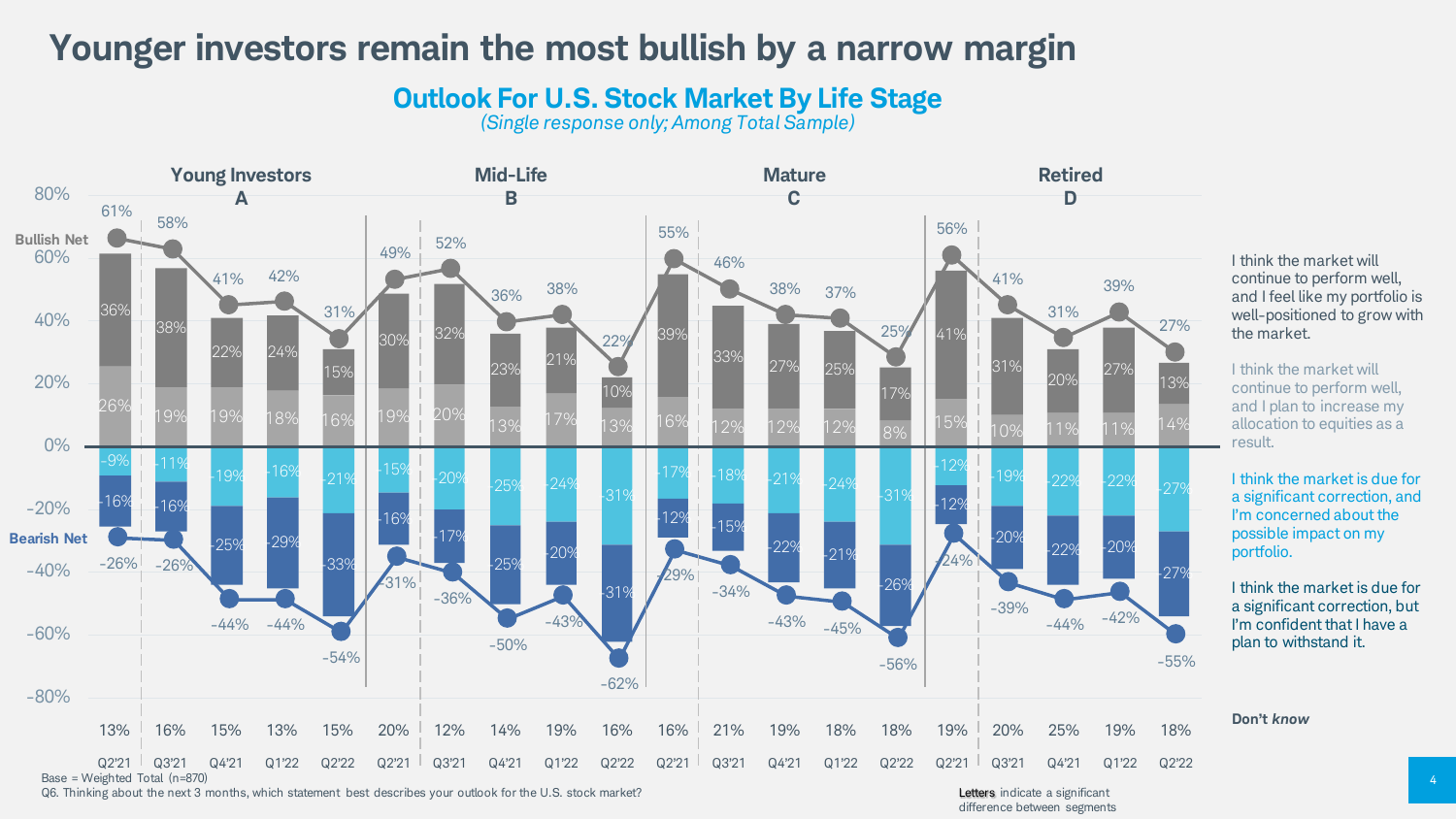## **Investors are currently most bullish on the energy sector followed by healthcare and utilities**



5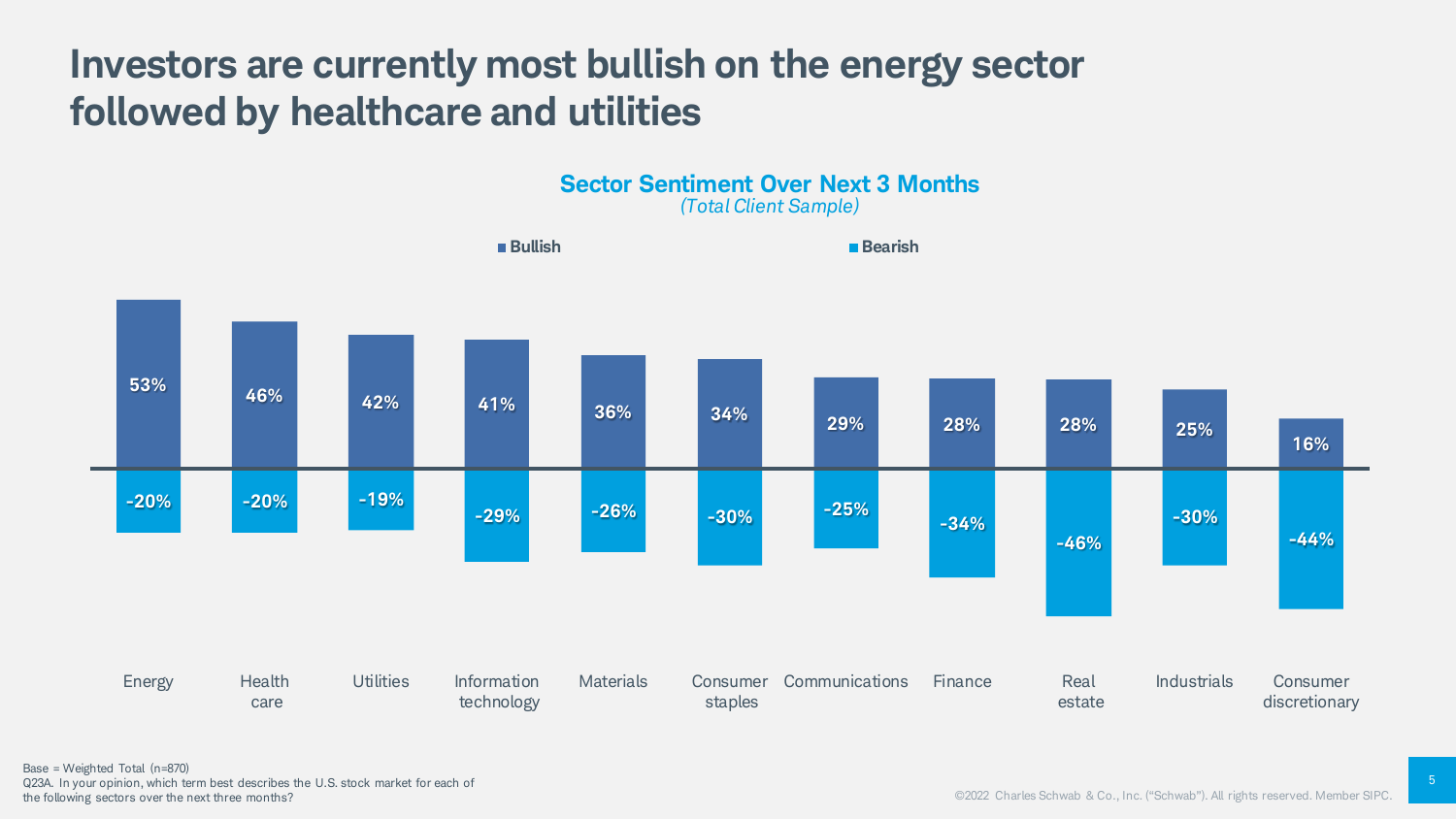#### **Client Confidence Trends 43% of clients feel better off financially compared to a year ago, down from 58% in Q1**



Q4. How confident are you in making investment decisions for your household?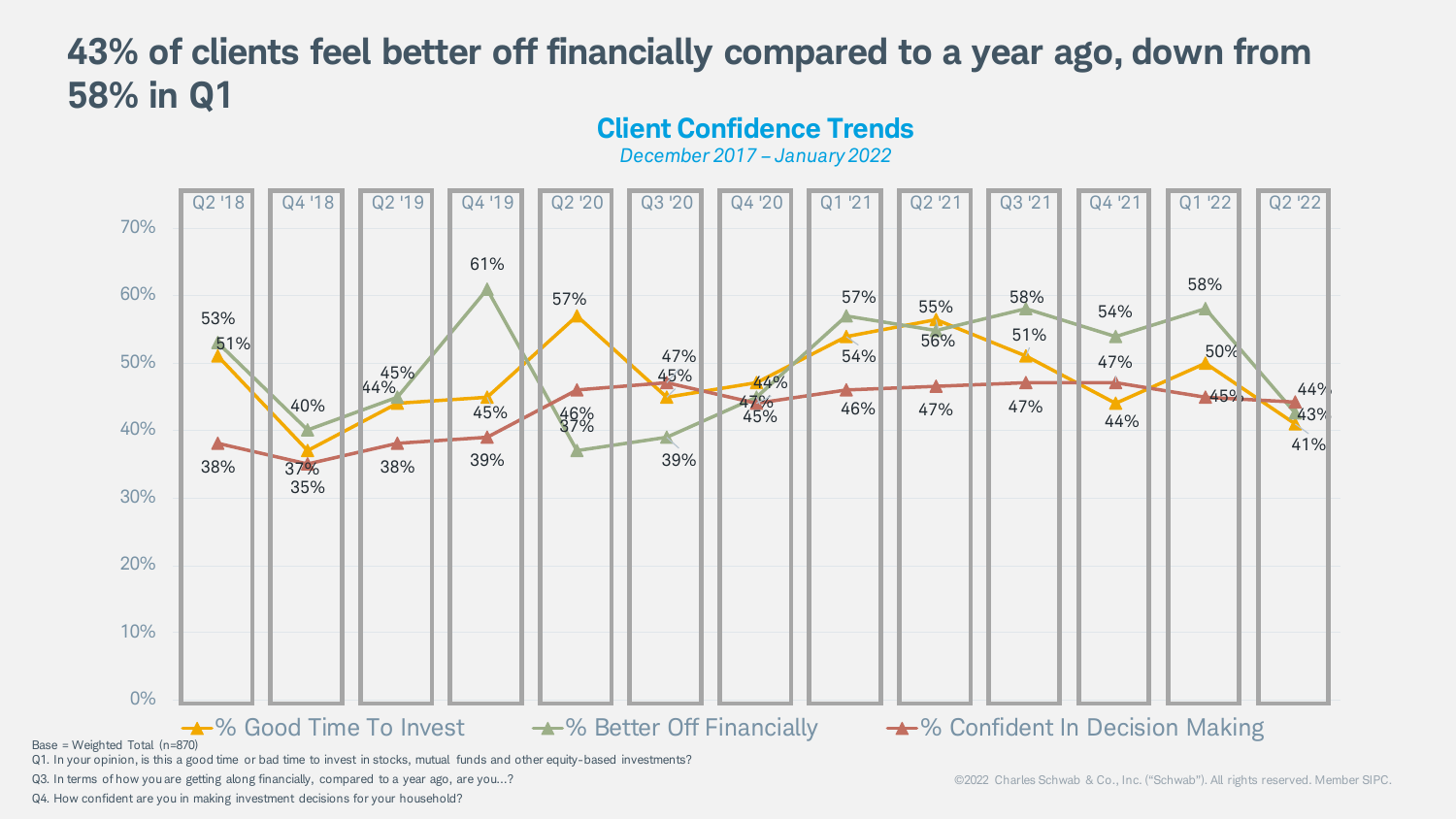### **91% of clients are confident that they will reach their financial goals**



**Confidence in Reaching Financial Goals**

*(Single response only; Among Total Sample)*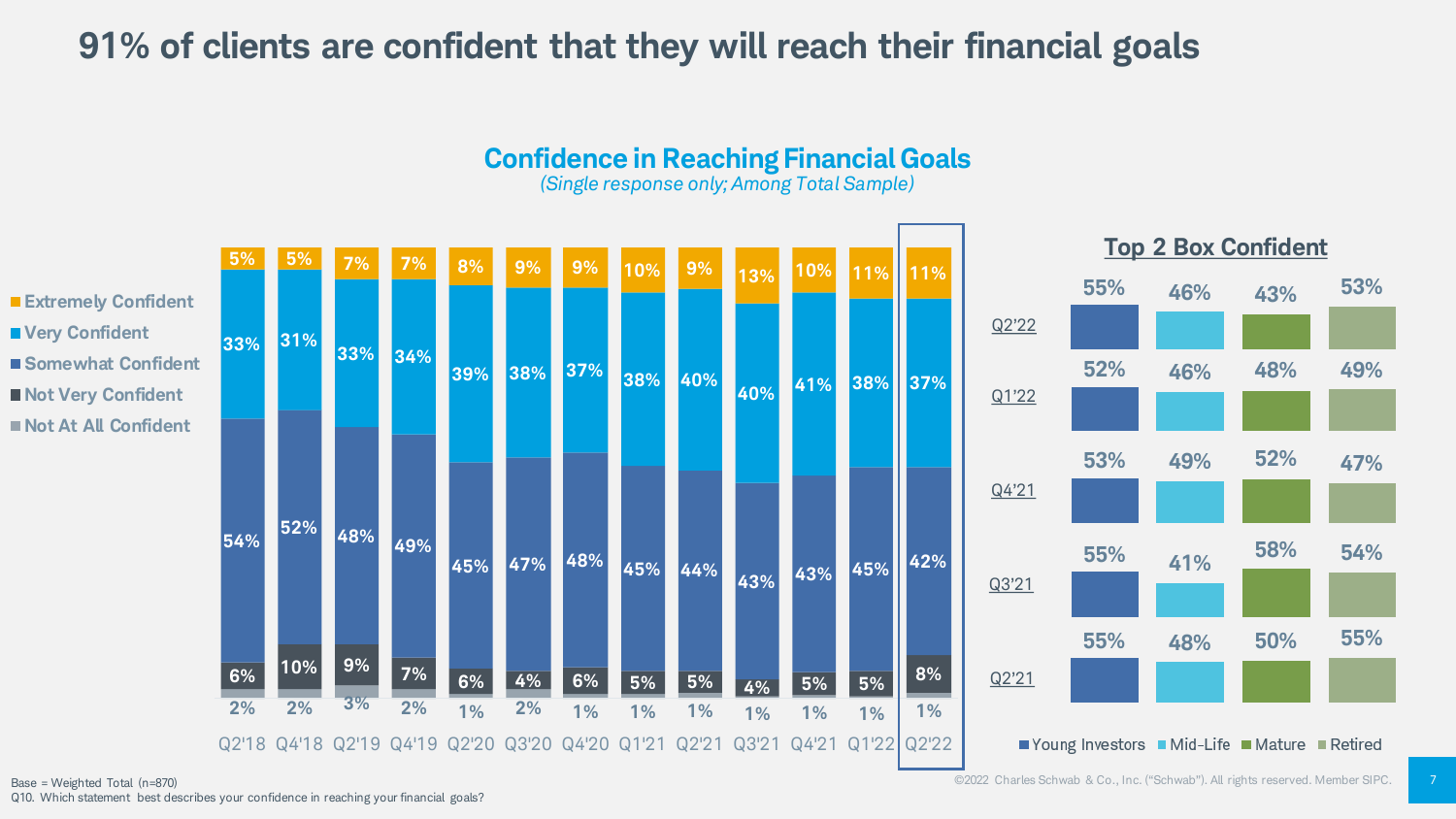## **More than 40% of clients plan to add money to their portfolios in Q2 and only 9% plan to take money out**

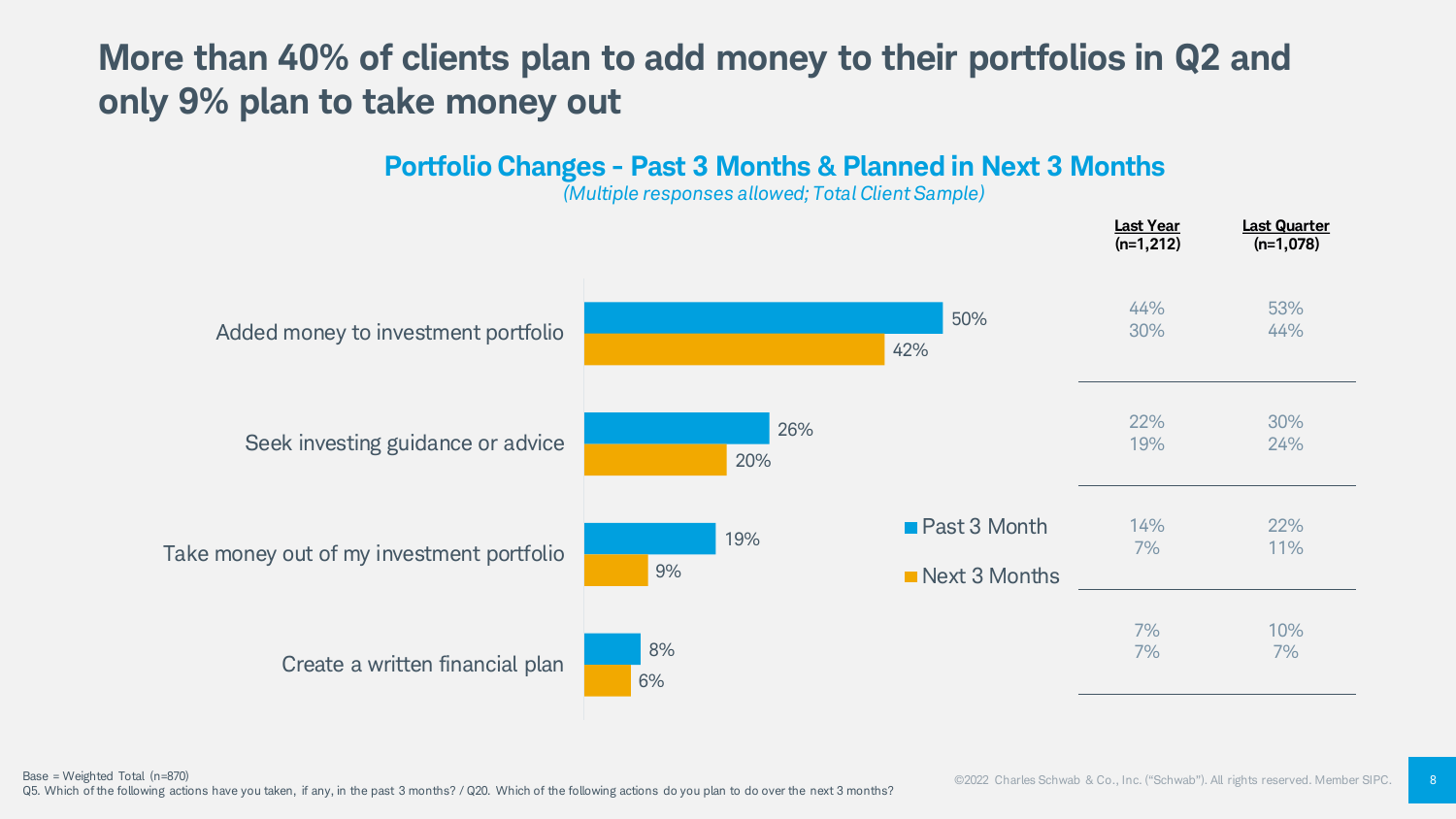### **More than a third of clients will move money into individual stocks in Q2**

**Portfolio Changes - Past 3 Months & Planned in Next 3 Months** 



*(Multiple responses allowed; Total Client Sample)*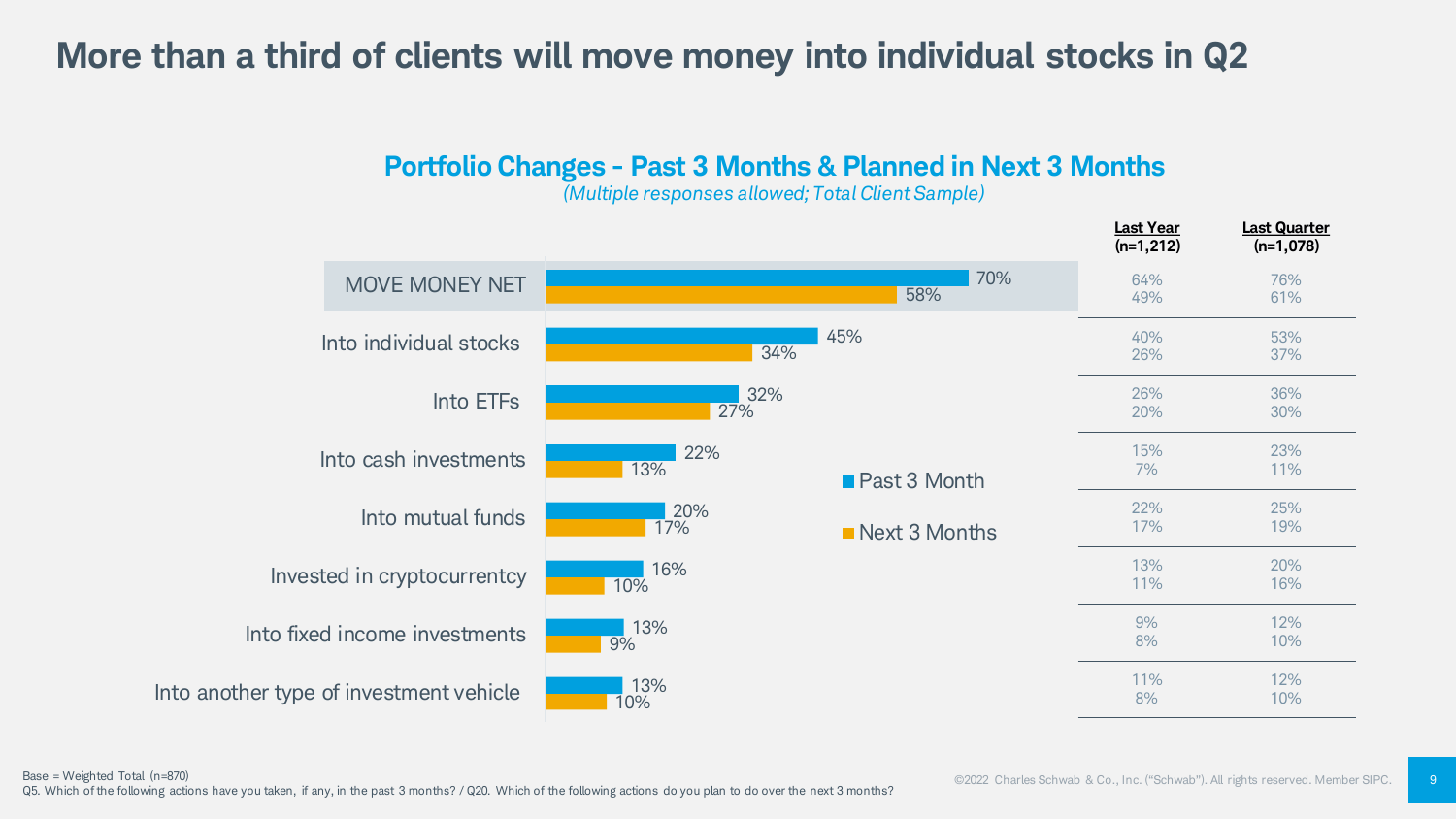**Inflation is retail investors' primary money and investing concern followed closely by geopolitical issues, potential of a recession, and domestic politics**

**Primary Concern About Investing**

*(Single response only; Among Those With A Concern)*

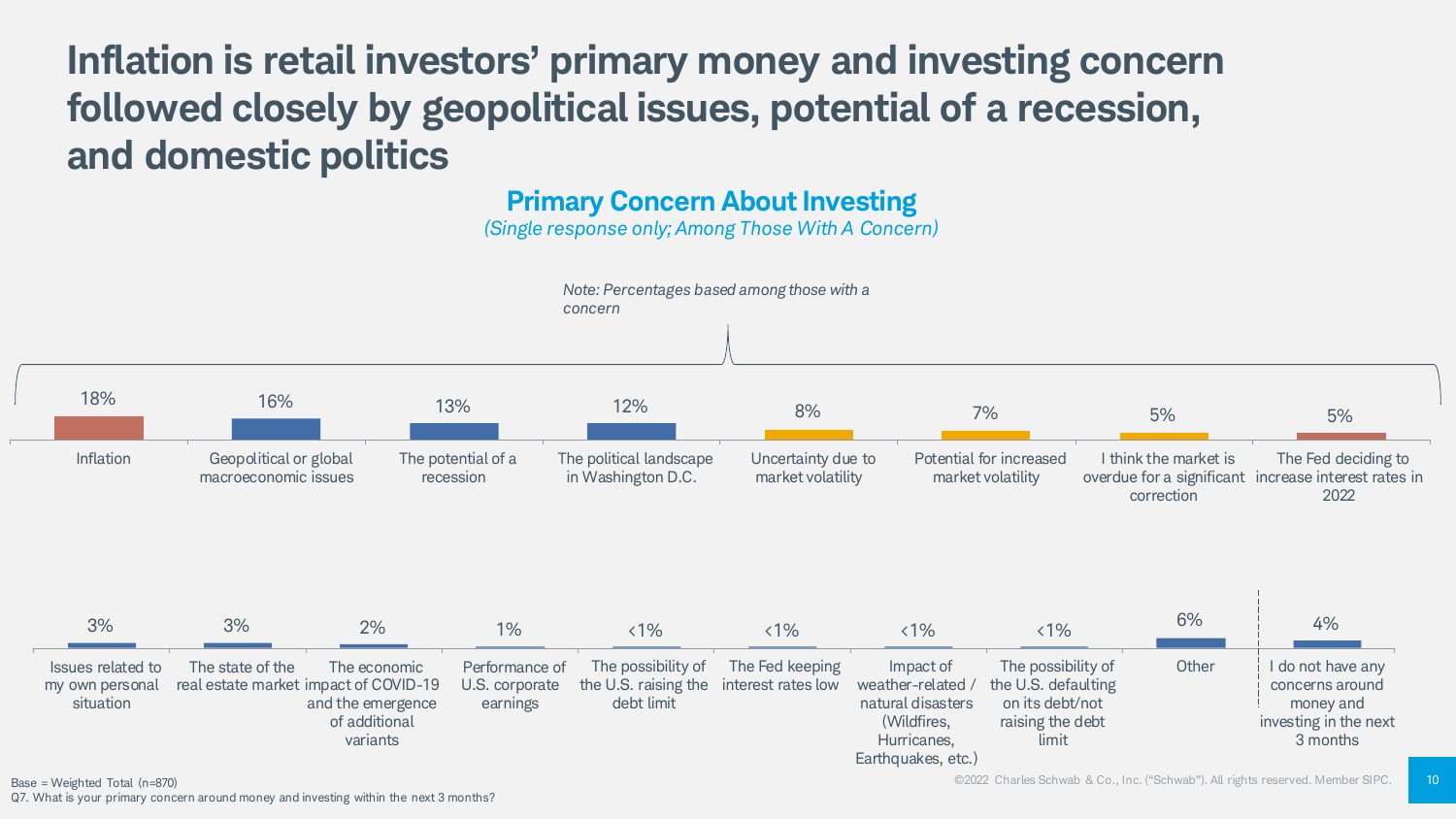**Approximately 80% of investors report that the conflict in Ukraine has had an impact on their sentiment but the majority won't alter their portfolio allocation as a result**



Base = Weighted Total (n=870)

QSI\_Q222\_2. How has the conflict in Ukraine impacted your portfolio performance?

©2022 Charles Schwab & Co., Inc. ("Schwab"). All rights reserved. Member SIPC. QSI Q222 1. How significant an impact has the conflict in Ukraine had on your overall sentiment on the U.S. stock market and economy? / QSI Q222 3. What do you think the longer-term impact of the conflict in Ukraine will b portfolio performance between now and the end of the year? / QSI\_Q222\_4. How big an impact has the conflict in Ukraine had on your portfolio allocation decisions?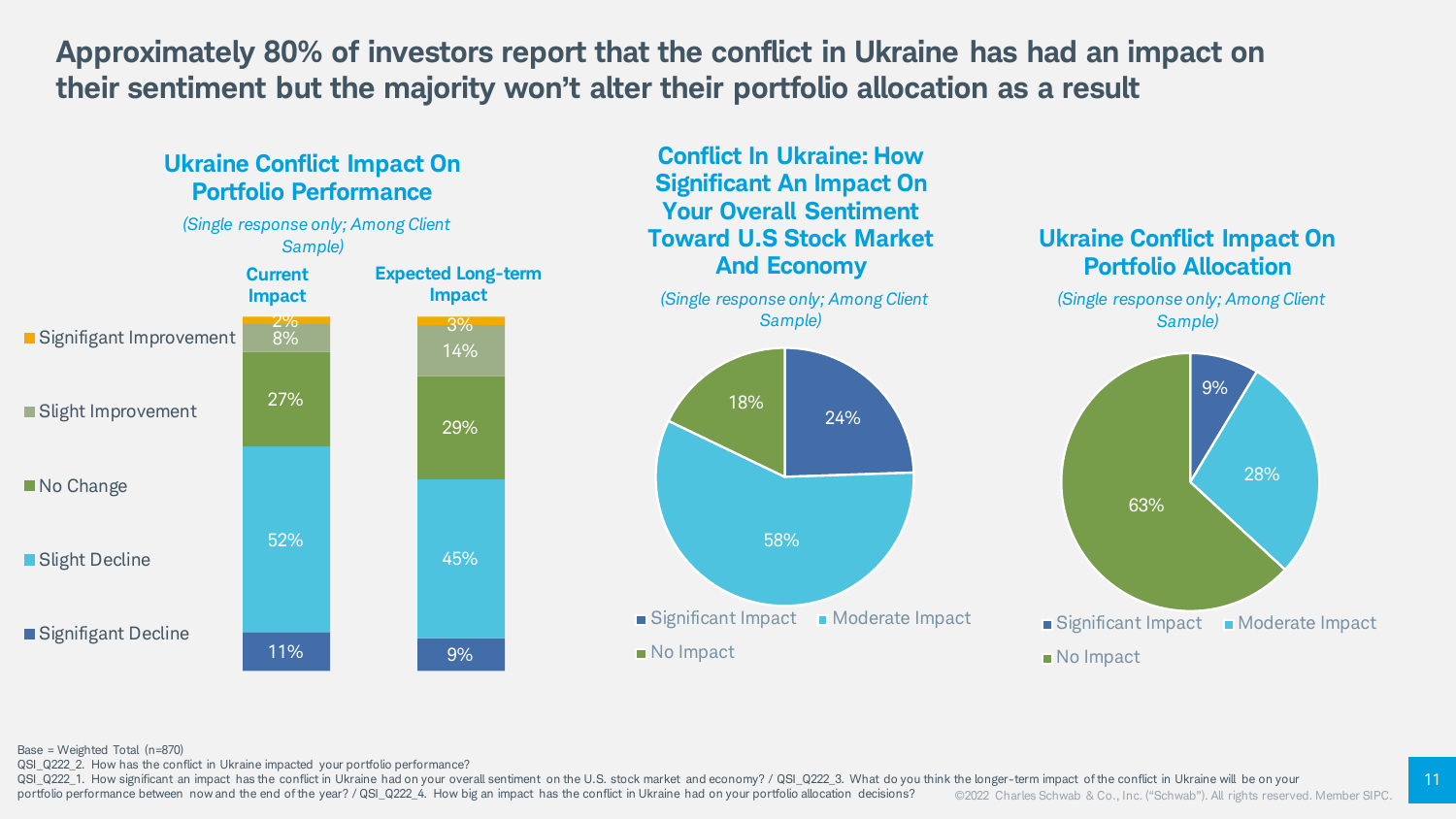#### **More than half of clients report that they will make no change in the level of risk in their investment portfolios in Q2**



Base = Weighted Total (n=870

QSI\_Q222\_5. Which of the following potential impacts due to the conflict in Ukraine concerns you the most? / QSI\_Q222\_6. What is your biggest concern with continued inflation?<br>QSI\_Q222\_7. Which of the following best descri

QSI\_Q222\_7. Which of the following best describes your approach to the level of risk you will take in your investment portfolio over the next three months?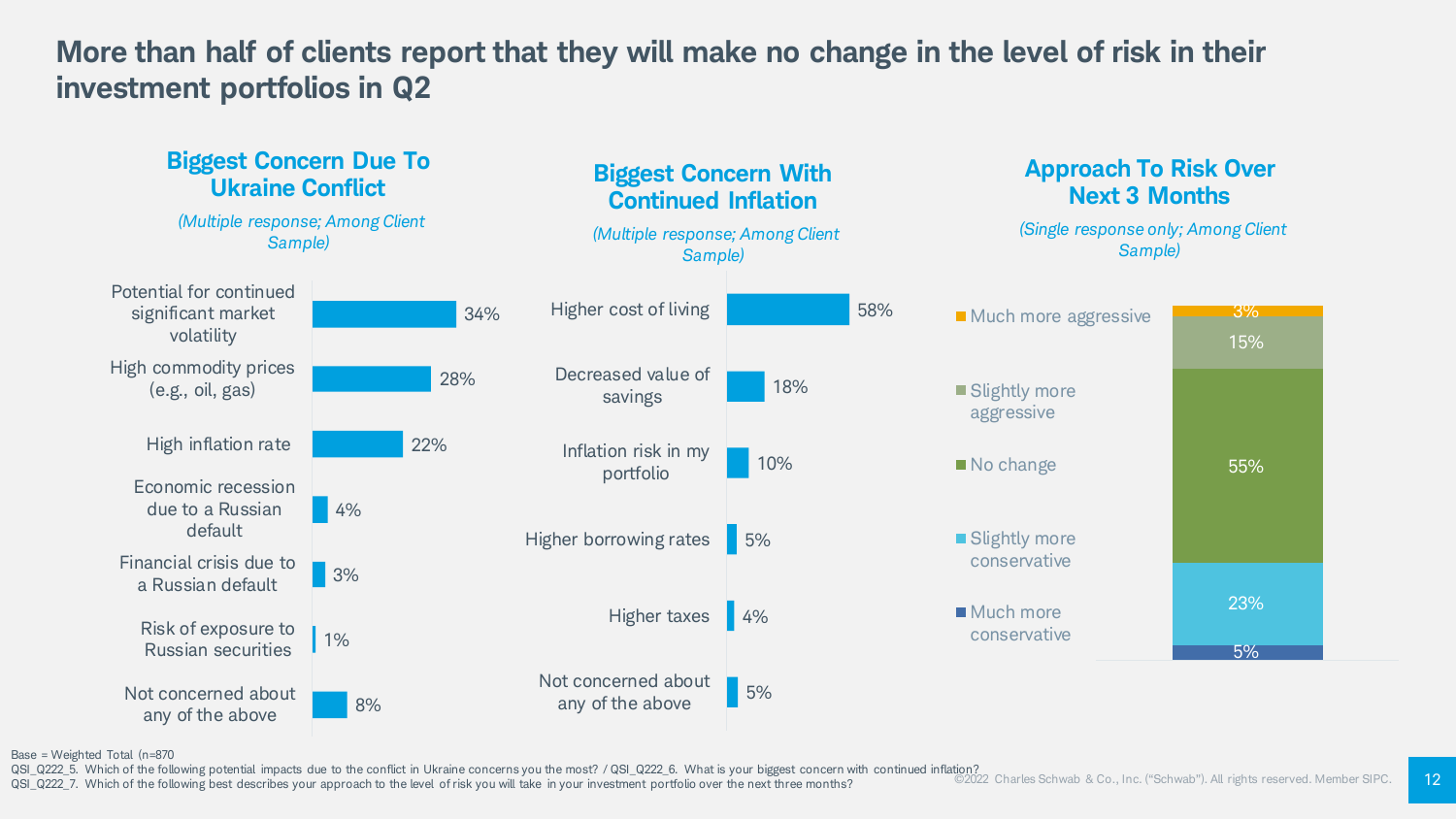# Methodology and Respondent Demographic Profile

#### **Methodology**:

- This data is collected quarterly via an online survey among clients with Retail Assets of at least \$2,000.
- Note: There is oversampling in order to achieve adequate sample sizes for sub-group analysis, and then application of a weighting scheme to create a total respondent population that is representative of Schwab's client base. Counts noted below are prior to weighting to show the sample sizes used for the subgroup analysis.
- The data was weighted by Life Stage and Investible Assets/Affluence to reflect the Schwab client population.
- Q2 study was fielded at the beginning of the quarter: April 6-17, 2022.

| <b>Gender</b><br>Male<br>Female<br>No answer                                                           | 627 (72%)<br>195 (22%)<br>48 (6%)               | <b>Affluence</b><br>$HNW(S1M+)$<br>Affluent (\$250K-<\$1M)<br>Foundational (<\$250K)                                    | 108 (12%)<br>132 (15%)<br>630 (72%) | <b>Employment Status</b><br>Employed full-time<br>Employed part-time | 486 (56%)<br>(4% )<br>37                  |
|--------------------------------------------------------------------------------------------------------|-------------------------------------------------|-------------------------------------------------------------------------------------------------------------------------|-------------------------------------|----------------------------------------------------------------------|-------------------------------------------|
| <b>Life Stage</b><br>Younger Investor (<40)<br>Mid-Life (40-55)<br>Mature (55+ not retired)<br>Retired | 214(25%)<br>265 (31%)<br>238 (27%)<br>153 (18%) | <b>Financial Consultant</b><br><b>Relationship</b><br>Has Financial Consultant<br>Does not have Financial<br>Consultant | 130 (15%)<br>740 (85%)              | Self-employed<br>Retired/semi-retired<br>Other<br>No answer          | 77 (9%)<br>200 (23%)<br>35(4%)<br>35 (4%) |

Sample sizes for respondents who were asked the Investment Sentiment section of the survey (n=870)